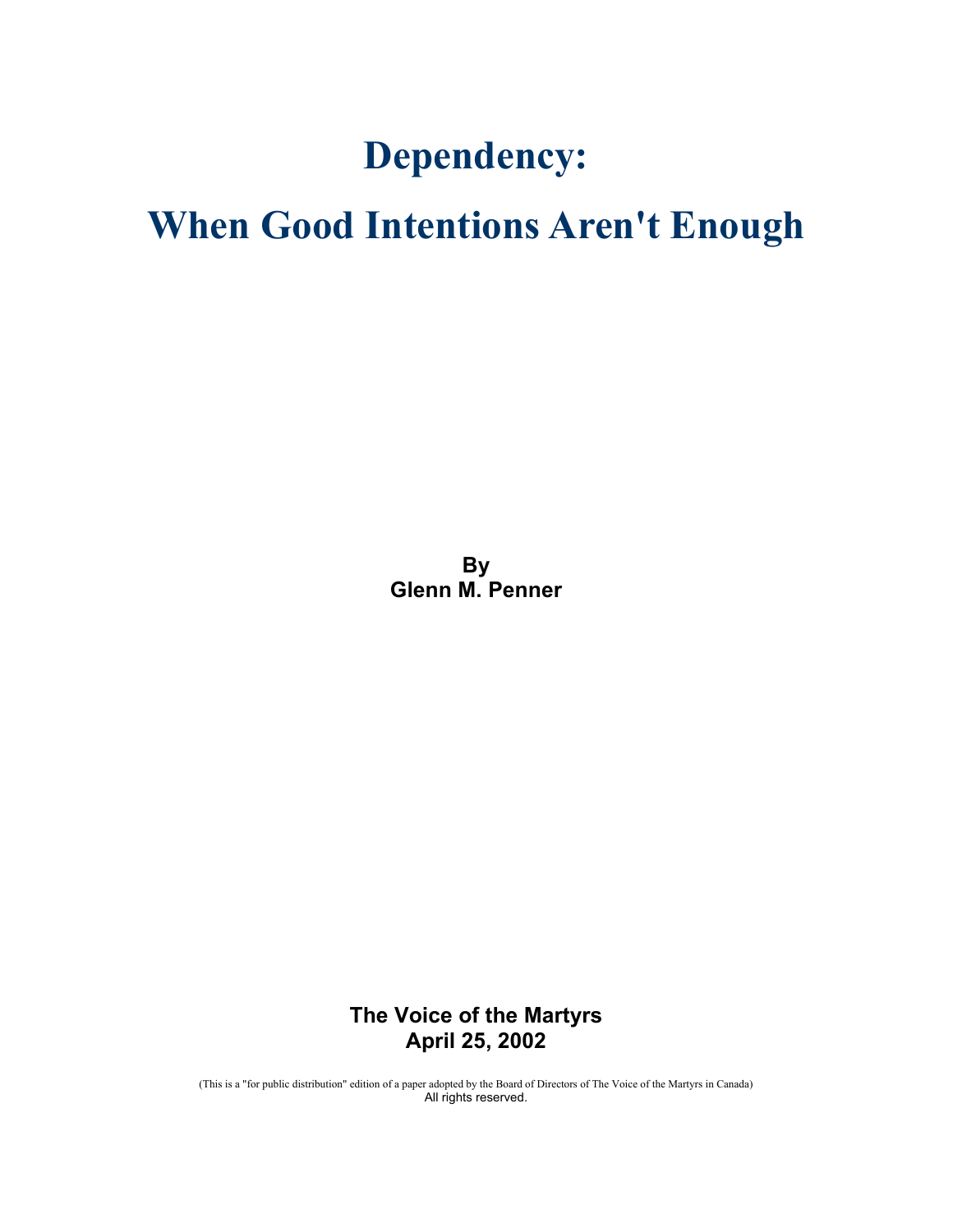## Purpose Statement

The purpose of this paper is to:

- 1. Present a discussion paper that defines the issue of dependency and how it relates to the ministry of The Voice of the Martyrs in Canada,
- 2. Establish working guidelines to provide assistance in project planning,
- 3. Propose a sponsorship program that will be in accordance with the purposes and values of The Voice of the Martyrs in Canada.

#### **Assumptions**

The following are assumed by the author to be true from the onset of this investigation:

- 1. That The Voice of the Martyrs in Canada believes that biblical teaching must provide the basis or foundation for what we believe and do as a mission. Thus, whatever we find the Bible teaching about dependency will be accepted as true and authoritative.
- 2. That The Voice of the Martyrs in Canada continues to hold to our Values Statement passed by the Board of Directors in late 1999 that stated "We believe in EQUIPPING WITHOUT CREATING DEPENDENCY. We will, therefore, maintain and promote the Persecuted Church's ability to be self-governing, self-supporting, and self-propagating. We will resist any programs or ministry that would detract from this."
- 3. That the need to prove that dependency is a negative thing may, therefore, be assumed to be unnecessary since our Values Statement speaks against it.
- 4. That The Voice of the Martyrs in Canada will act decisively to make any necessary changes to bring us more in line with our Core Values, should such action be shown to be called for.

### Approach

The following reflects the approach taken by the author and reflected in this paper:

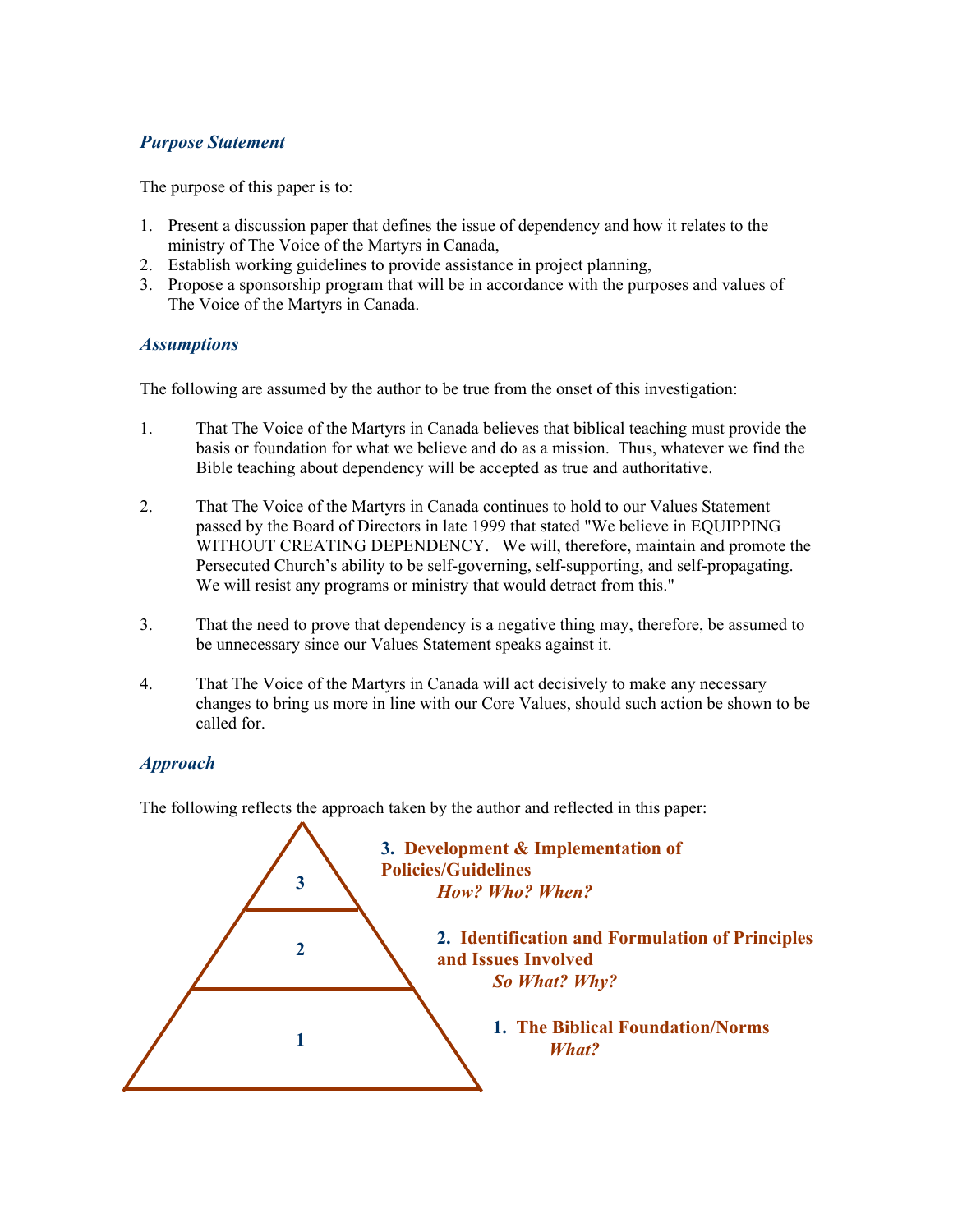# Research Resources

#### Articles (available from author)

- 1. A Champion for Self Reliance MF Staff
- 2. Avoiding the Cycle of Dependency: The Role of the American Church Fran Pratt
- 3. Be Aware! Dependency Will Destroy Hanok Tamang
- 4. Can Foreign Funding Be Used in Support of Indigenous Ministries? Glenn Schwartz
- 5. Can We Still Afford North American Missionaries? Wade Coggins
- 6. Chipping In : A Conversation with Ajith Fernando
- 7. Commitment to a Wartime Lifestyle Ralph Winters
- 8. Dependency Donald Smith (Evangelical Dictionary of World Missions)
- 9. Dependency! Is Micro-Credit an Answer? Joseph E. Richter
- 10. Dependency: The Killer of People Movements to Christ Rick Wood
- 11. Dependency in Missions Partnerships Daniel Rickett (Partners International)
- 12. Editorial Comment; Sept-Oct. 1994 Ralph Winters
- 13. Fighting Dependency Amoung the "Aucas" Rick Wood
- 14. Going South of the Border for a Short-Term? Rick Johnson
- 15. Good Intentions Are Not Always Enough Ralph Winter
- 16. Good Intentions Gone Awry Greg H. Parsons
- 17. Guideposts for Giving Glenn Schwartz
- 18. How Missionary Attitudes Can Create Dependency Glenn Schwartz
- 19. How to Help Without Harming Allen Finley, Lorry Lutz (The Family Tie)
- 20. Is There a Cure For Dependency? Glenn Schwartz
- 21. It's Time to Get Serious About the Cycle of Dependency in Africa Glenn Schwartz
- 22. Let the Buyer Beware Craig Ott
- 23. Looking at Missions From Their Side, Not Ours Steve Saint
- 24. Missionary Demeanor and The Dependency Syndrome Glenn Schwartz
- 25. Missionary Forays: An Analysis of Short Term Missions Glenn J. Schwartz
- 26. Mobilizing Local Resources Glenn Schwartz
- 27. On Sending Money, Not Missionaries Patrick Johnstone
- 28. Partnership With Nationals G.W. Crosby
- 29. Proceed With Caution Frank L. Roy
- 30. Results of Patneralism and Some Viable Solutions William J. Kornfield
- 31. Self-Reliance or Interdependence- Glenn Schwartz
- 32. Should We Stop Sending Missionaries Robertson McQuilkin
- 33. Stop Sending Money! Robertson McQuilkin
- 34. Suggestions Regarding the Move From Dependency Towards Self-Reliance in Mission Established Institutions in Africa – Glenn Schwartz
- 35. The Church in Africa: Making Its Way From Dependency to Self Reliance Zablon Nthamburi
- 36. True Local Ownership Through Micro-Credit Joseph E. Richter
- 37. What Triggers the Move Towards Self-Reliance Glenn Schwartz
- 38. Whatever Happened to the Apostle Paul? Christopher R. Little
- 39. When the Mission Pays the Pastor Wayne Allen
- 40. Where Your Treasure Is Russel G. Shubin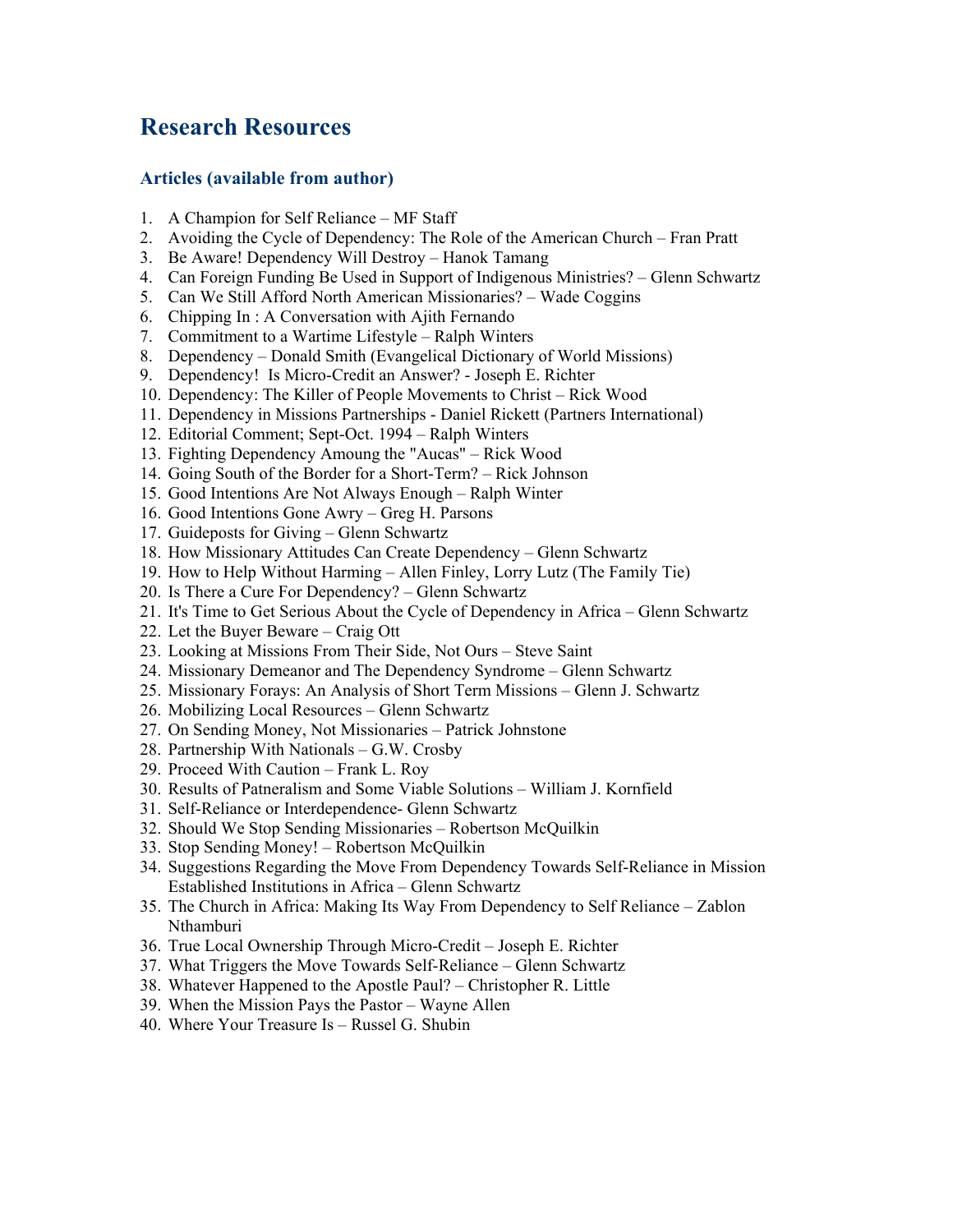#### Books

- 1. Roland Allen, Missionary Methods St. Paul's Or Ours? (rpt. Moody Press, 1959)
- 2. Jonathan J. Bonk, Money and Missions Affluence as a Western Missionary Problem (Orbis, 1991)
- 3. Allen Finley and Lorry Lutz, The Family Tie (Nelson, 1983)
- 4. J. Herbert Kane, Christian Missions in Biblical Perspective (Baker, 1976)
- 5. Tom A. Steffen, *Planned Phase-out* (Austin & Winfield, 1992)
- 6. K.P. Yohannon, Revolution in World Missions (GFA Books, 1998)
- 7. Various commentaries on biblical texts

#### Videos (owned by VOM)

World Mission Associates, Dependency Among Mission-Established Institutions: Exploring the Issues (8 hour teaching series) 1996.

#### Personnel

Various private discussions with mission leaders (e.g. Grover Crosby - Partners International), and former missionaries (e.g. Ormand & Phyllis Sherick - former missionaries to Nigeria, Ozro Traub - former missionary to Nigeria).

# Terms

**Dependency:** most often used to describe those in society who are unable to care for themselves. As used in this paper, it refers to a state where Christians as individuals or as a congregation have allowed themselves to become reliant on another outside group or individual for financial and material means and, sometimes, administrative guidance, and are not, therefore, functioning in an indigenous manner, as defined below. The assumption by the dependent is that they cannot accomplish what God is calling them to do without foreign assistance, nor should they be expected to.

Indigenous: those things that are owned and controlled by the people of which they are a part. An indigenous Church may be identified as one that is 1) self-imaged, 2) self-functioning, 3) selfdetermining, 4) self-supporting, 5) self-propagating, and 6) self-giving. This is not to say that such a congregation may not find itself in need of assistance from time to time, but ordinarily, it could function as defined here without regular outside intervention. When such assistance is necessary, ideally, it would come from local sources or from those from as close of geographical proximity as possible.

**Paternalistic:** an unhealthy parental role in a relationship assumed when one party believes that he/she must take care of a weaker party who would do themselves and others harm if left to themselves.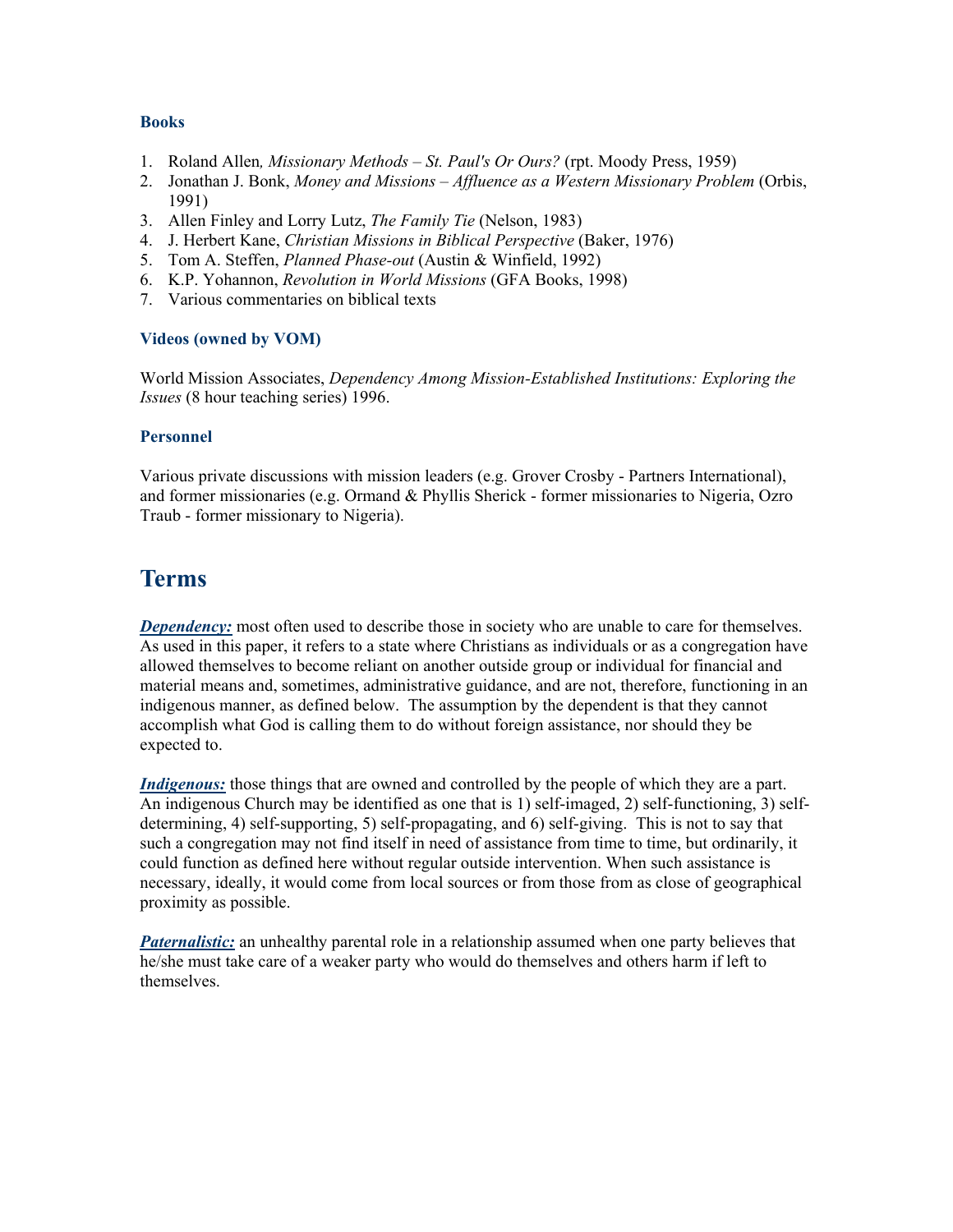# The Biblical Foundations

#### Paul as Prototype

What would the Apostle Paul think if he showed up at the office of The Voice of the Martyrs in Canada and heard us discussing how we might be able to effectively serve the Persecuted Church? The answer is already found in the pages of the New Testament.

A common misconception is that message and method are separate from each other. In other words, just so long as our message remains unchanged or our motives are pure, then how we conduct ourselves or the methods that we employ in fulfilling God's call are of a strictly pragmatic matter. Paul, however, refused to adopt such a mentality. Recognizing that in the incarnation of God in Christ, God's message and medium were combined into one singular and consistent whole, Paul likewise, saw his conduct on the same level as his doctrine. In 2 Timothy 3:10 he urged Timothy to not only follow his teaching, but also his conduct (agoge) meaning his manner of life (i.e. his missionary methods, the practices of his ministry, the way he served). Simply put, Paul saw his conduct as a missionary as authoritative as his teaching and he would have resisted any attempt to drive a wedge between them or to relegate them to the dust heap of historical or cultural insignificance.

Indeed, in various other passages, Paul commands the Churches to imitate him (1 Cor. 4:16; 11:1; 1 Thess. 1:6; 2:14). In essence, Paul offers himself as a paradigm to be followed both in terms of message and the method by which the message is communicated and lived out. Does he do this because he believes himself to be the epitome of Christian perfection? Rather, Paul offers himself as a concrete example of the Christian tradition that is to be handed on to others (cf. 2 Tim.2:2) on the basis of his apostolic authority.

So what was Paul's pattern in relation to how he viewed the Church, its mission, and the financial responsibilities of God's people in fulfilling this mission?

#### Paul's Pattern

A careful reading of the New Testament would seem to point to three rules that guided Paul's practice regarding finances:

#### 1) Paul did not seek financial support from other Churches.

It was Paul's general practice to support himself and his colleagues by working with his own hands whenever possible. While he asserted that he had every right to expect the Churches to support him (1 Cor. 9:1-18), he refused to assert this right that he might not be a burden on any of the Churches (1 Thess.2:9). Nowhere do we hear of Paul regretting the fact that he had to work fulltime in order to meet his needs.

While we find that Paul did receive gifts, on rare occasions, from the Churches in Macedonia (e.g. Phil. 4:10-20), it is important to note that this support typically came when he was either in prison (cf. 1:7) and thus unable to work, or travelling in an area (i.e. Thessalonica) where, because of persecution, he was unable to stay for an extended period of time. In addition, the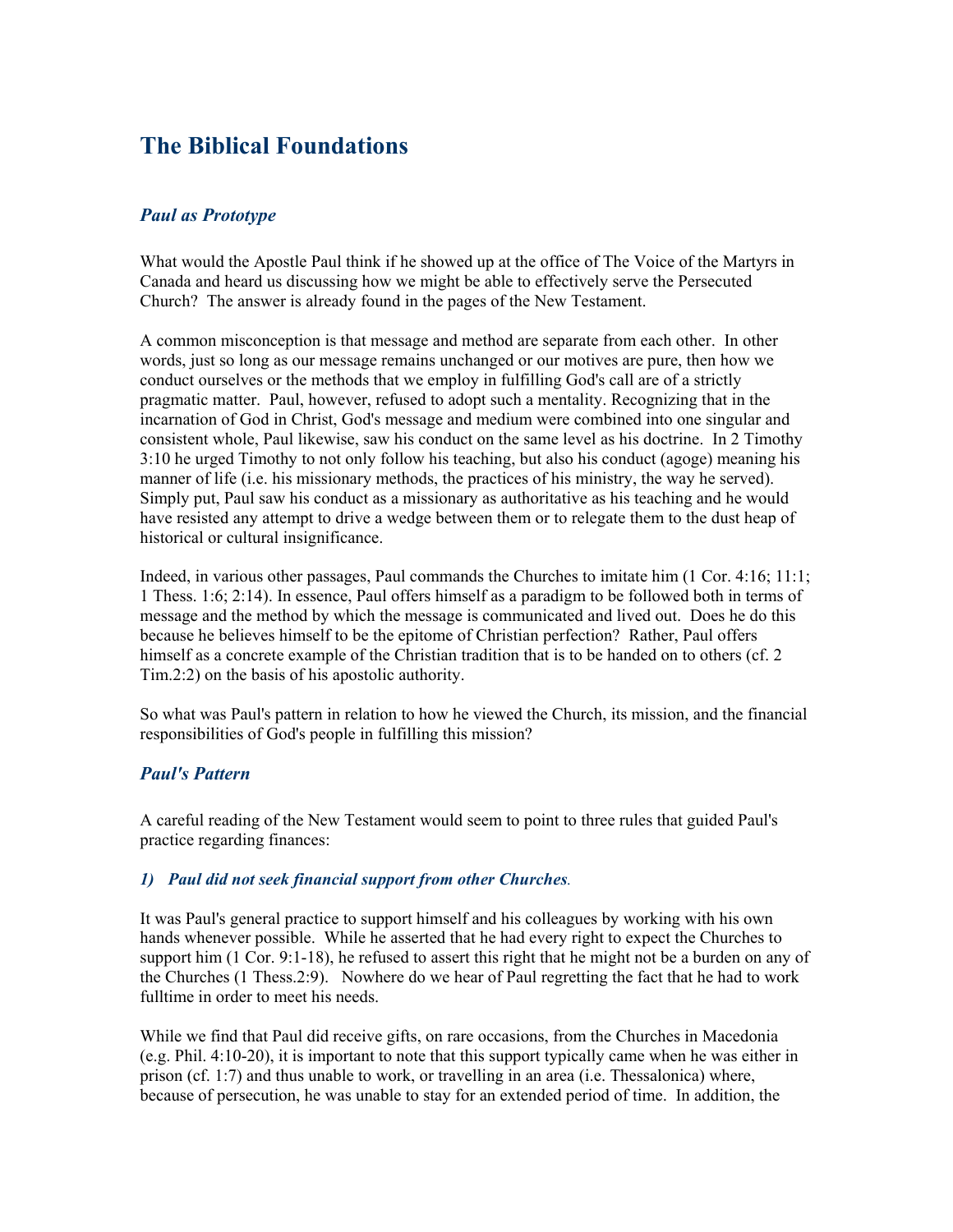support from the Philippian Church, for example, was sporadic, not regular, and Paul was not dependent upon it, as he clearly states in 4:11.

We find one incident when Paul did receive assistance from the Churches of Macedonia when he was ministering for 18 months in Corinth. This outside assistance actually got him into trouble (2 Cor. 11:7-9; 12:3) because they thought he was living a double standard. This may account for Paul's less than enthusiastic response to the Philippian gift in Philippians 4:10-20. He swings back and forth from appreciation on the one hand, and his insistence on his own independence and self-sufficiency on the other. It is essential to Paul that this matter of financial independence not be compromised in any way. He makes it clear that he did not ask for the gift (verse 17). Verse 18 is very businesslike in its tone and language with its abrupt "I have received full payment and more. I am fully supplied now that I have received the gift from you." It is as if he wrote, "Here the receipt for what you gave me. I have enough. Too much, in fact. I am full up," words that would imply that he did not particularly want additional gifts from them.

Of course this does not discount the practice of hospitality that was prevalent and encouraged in the early Church. As 3 John 5-8 shows, local Churches often assisted visiting evangelists who were not part of their fellowship. Paul expected that the Roman Church would do likewise to him as he passed through their city on his way to Spain (Romans 15:24-27) and asked the Corinthian Church to do likewise for Timothy as he passed through their city (1 Corinthians 16:10). But none of these examples point to ongoing support beyond the time of visitation. Indeed, by the time of the  $2<sup>nd</sup>$  century, if a traveling evangelist or missionary visited a Church, the Church was expected to provide hospitality to him for 2 or 3 days at the most. After that the man was expected to either move on, or begin to earn his own keep by getting a job. If he was unable to work because he did not have a trade, the Church was instructed to discern how he was to live in the community, but he was not to live off of the generosity of others. If he would not seek to earn his own keep, the Church was told to beware of such men; "They are trafficking upon Christ."<sup>1</sup> If a traveling prophet were to ever ask for money, the Church was to conclude that he was a false prophet.<sup>2</sup> In this way, we see that the early Church carefully followed not only Paul's doctrine but also his practice.

#### 2) Paul expected the Churches founded by him to be self-supporting from the very beginning.

There is no mention of Paul ever giving money to the Churches. This would have been expected, especially given the poverty of the Churches in Macedonia (2 Cor. 8:1-4). It is rather ironic that these poor congregations are the only Churches known to have supported Paul's ministry. Rather than there being New Testament evidence that rich Churches should financially support poor ones, the exact opposite is seen.

Churches were expected to support their own leadership (cf. 1 Cor. 9:13-14; Gal.6:6) and to care for their poor and needy. There is not a hint in the New Testament of one Church depending on another, with the single exception of the collection for the poor saints of Jerusalem. A careful reading of Paul on the matter, however, reveals that this offering had very little to do with actual financial need of a particular Church, because the famine covered the entire world (cf. Acts 11:28). This gesture was much more than an act of charity. In Paul's mind, it was an expression of love and Christian unity as the Gentile Church ministered to the Jewish saints out of gratitude for what the Jewish believers had done in making it possible for them to know Christ (cf. Romans

 $\overline{a}$ 

 $<sup>1</sup>$  The Didache 12</sup>

<sup>&</sup>lt;sup>2</sup> The Didache 11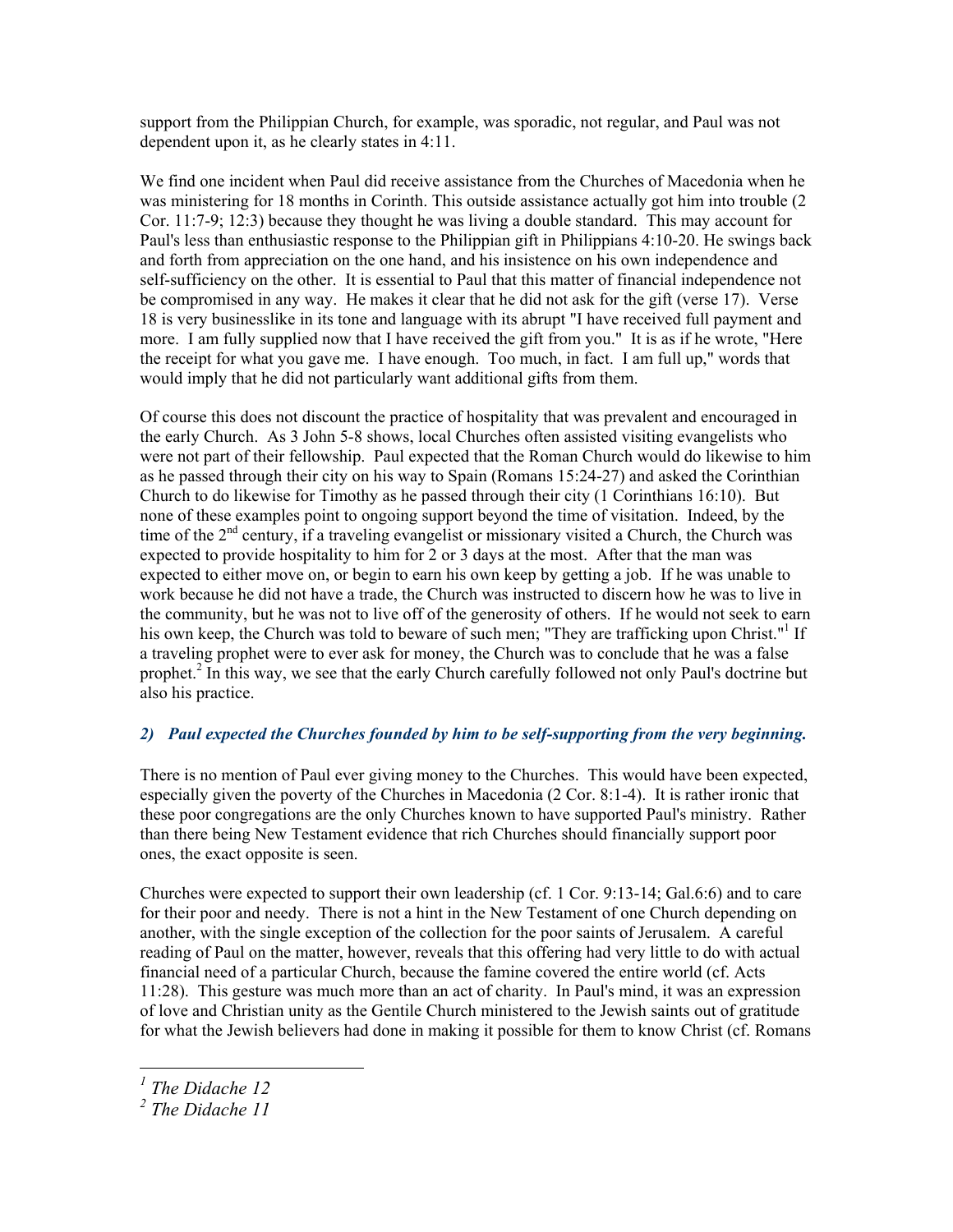15:27). Rather than seeing this gift as a prototype for Canadian Christians to assist poorer Churches around the world, a more appropriate parallel would be if Churches in China sent a gift to the Church in Canada for its role in sending missionaries there in the  $19<sup>th</sup>$  century.

It is important to note, however, that this was a one time gift and in no way can be seen to be making up for some deficiency in the ability of the Jerusalem Church to be completely indigenous.

#### 3) Paul encouraged Churches, poor as they were, to contribute to the needs of others.

While the rich have a special responsibility to assist those in need, this is a privilege that all are to minister in. But the Biblical mandate to help those in need must not be done in such a way as it robs the poor of their dignity and denies the Biblical concept of justice. We must find ways to help in a way that does not leave them less able to help themselves than before our aid arrived. A key way that this can occur is if the poor only become recipients of aid and not the providers of it. The initiative to give is, thereby, destroyed, and Paul's pattern broken.

Paul's practice could be easily summed up in the words of 1 Thess. 4: 9-12

"Now concerning brotherly love you have no need for anyone to write to you, for you yourselves have been taught by God to love one another, for that indeed is what you are doing to all the brothers throughout Macedonia. But we urge you, brothers, to do this more and more, and to aspire to live quietly, and to mind your own affairs, and to work with your hands, as we instructed you, so that you may live properly before outsiders and be dependent on no one<sup>n3</sup>

 3 Galatians 6:2 with it's admonition to "bear one another's burden and thus fulfill the law of Christ" is often pointed to a proof text to support the financing of national workers. This is illegitimate. The "burdens" that Paul is speaking of in this context are moral lapses, temptations, and guilt, not financial needs (which appears no where in the context). But even if one wanted to rip this verse from its context, one would then have to answer Paul's equally forceful admonition to all that we should bear our own load (6:5).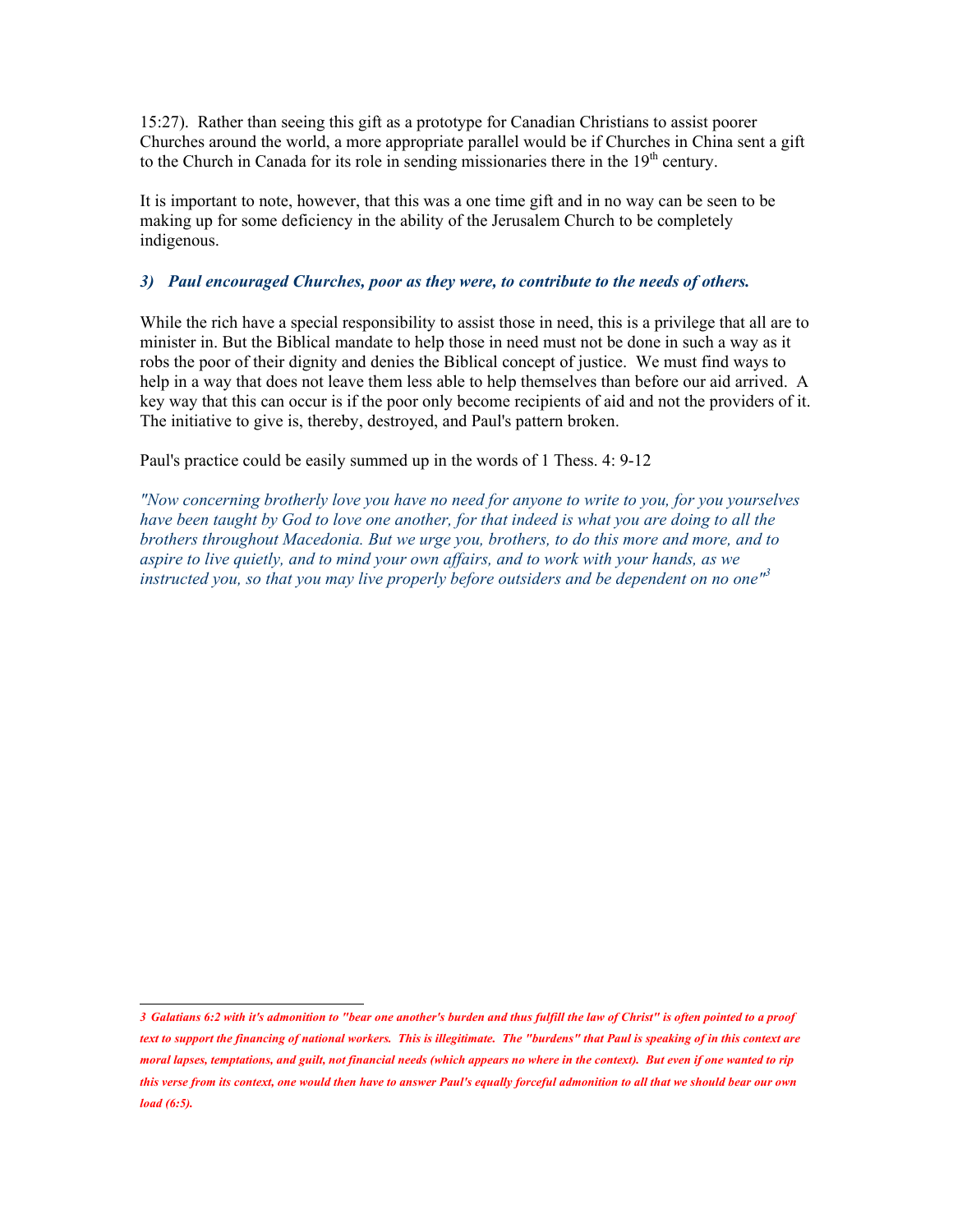# Identification and Formulation of the Principles and Issues **Involved**

Merely stating that The Voice of the Martyrs in Canada believes in equipping without creating dependency and that we will maintain and promote the Persecuted Church's ability to be selfgoverning, self-supporting, and self-propagating and resist any programs or ministry that would detract from this does not guarantee that we will do it. The fact that such a statement exists in our Core Values is an admission that we have failed to do this in the past and that this remains a concern. Additionally, other missions with whom we partner in various ways have been and are engaged in dependency creating programs that we must step away from and refuse to support if we are to be true to our values. Often we inherit situations that we did not create. But this does not mean that we must settle for the status quo or excuse ourselves and continue engaging in activities that we know are detrimental. As servants of the Persecuted Church, we have no business adding to the suffering of our brothers and sisters by maintaining or creating dependency that will only hinder their witness and even threaten their very existence.

### How is dependency evidenced?

Dependency is probably most clearly evidenced when we see individuals, organizations, or congregations consistently relying on others to meet their needs rather than on God and the resources that He has already provided or has promised to provide. A Church cannot be both indigenous and dependent as the following chart demonstrates:

#### A Church that is indigenous is:

#### 1. Self-imaged

- It views itself as the Body of Christ in its local situation, independent of the mission.
- 2. Self-functioning
	- It is capable of carrying on all of the normal functions of a Church – worship, Christian education, evangelism, care, etc.
- 3. Self-determining
	- It can and does make its own decisions

#### A Church that is dependent is:

#### 1. Mission-imaged

- It views itself essentially as an extension of the foreign mission/denomination.
- 2. Semiautonomous-functioning
	- It functions autonomously within guidelines from the outside and subject to watchful scrutiny and correction. Looks to the outside for funding for programs that it assumes are necessary because of the example of their founders. Worship styles, evangelistic methods, programming tends to imitate that of the West
- 3. Unable to make most decisions without the go ahead of the mission or an outside entity. Outside entity dictates how funding is to be used.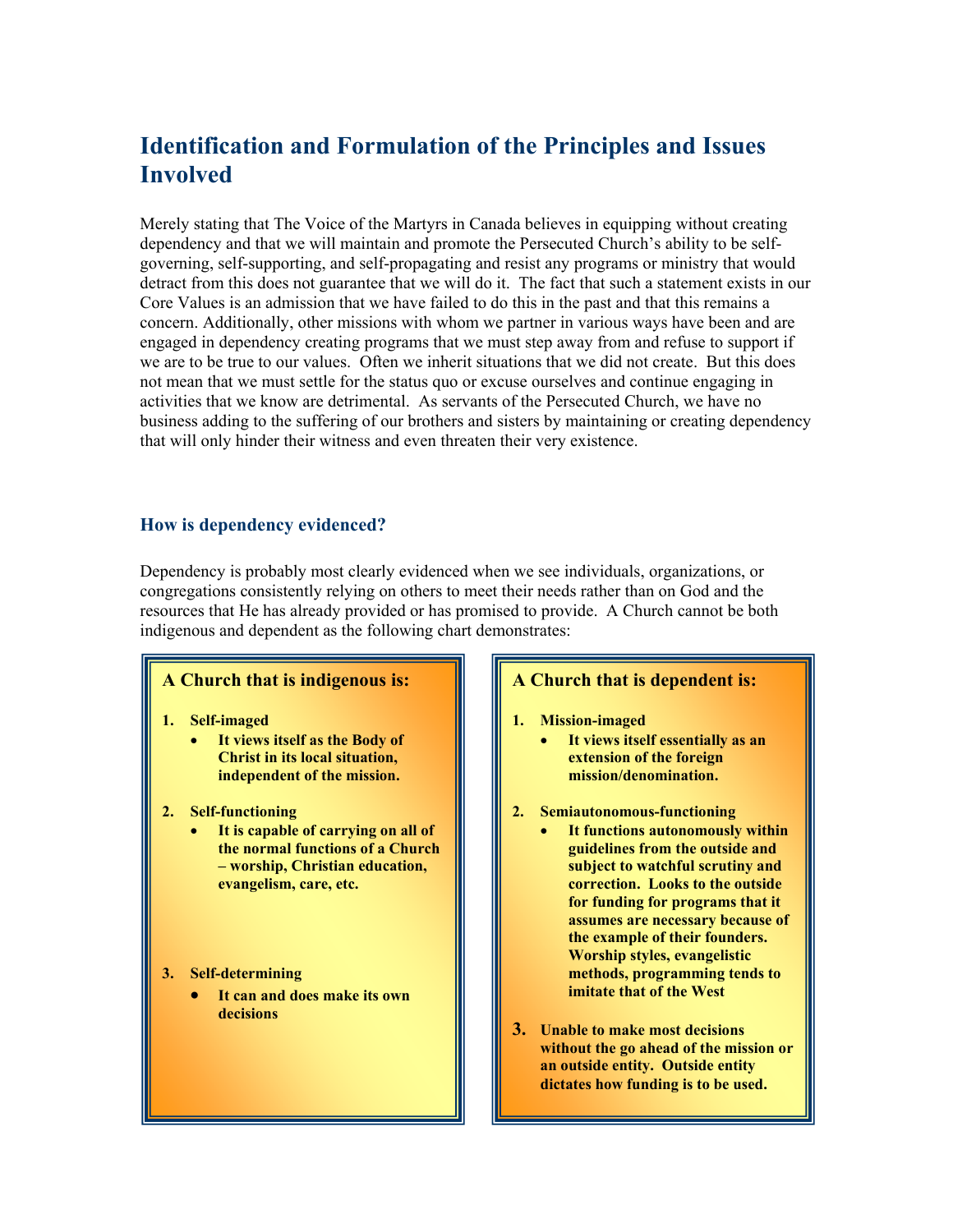#### A Church that is indigenous is:

- 4. Self-supporting
	- It carries it own financial responsibilities and finances its own service projects.
- 5. Self-propagating
	- Sees itself as responsible for carrying out the Great Commission.
- 6. Self-giving
	- Knows the social needs of its community and endeavors to meet those needs with what means that it has. Individuals in the Church recognize and participate in financially supporting the ministries of the Church

#### A Church that is dependent is:

- 4. Outside-supported
	- Is on permanent life support from outside sources. Does not believe that they will ever be able to accomplish what God wants it to do without outside funding. The outside source designates how the funds will be used
- 5. Directed-propagation
	- Church plans outreaches based on means that will appeal to outside supporters. Outsiders dictate how the funds are to be used (local missionaries and evangelists, crusades, Jesus films, etc.).
- 6. A contact for outside support
	- Identifies local needs and then makes the need known to outsiders for funding. Looks for projects that they know will appeal to outside sources, rather than on real needs. Individuals in the Church typically give less to the Church than they are capable of, while allowing others to support the Church.

## What are the negative aspects of outside funding of nationals?

- 1. It has no biblical support and, indeed, may be considered unbiblical (as demonstrated above).
- 2. Often destroys the reputation of local Church leaders in the eyes of the community.
- 3. Hinders the expansion of the Christian movement:
	- a) Not enough money in the eyes of the dependent.
	- b) Money that could go to evangelism is used to subsidize national wages, projects, etc.
- 4. Can create jealousy amoung other Churches who do not receive outside funding.
- 5. Can be detrimental to indigenous works that "cannot compete" with the resources made available.
- 6. Cripples the national Church from the inside, as its members feel little motivation to give. Robs the dependent Church of the blessings of participation in the evangelization of the world.
- 7. Exports and reinforces a materialistic mentality that is already rampant in the western Church.
- 8. Discourages local initiative in designing culturally appropriate means and methods of evangelism and Church life.
- 9. Robs the dependent Church of self-respect that comes from seeing God provide.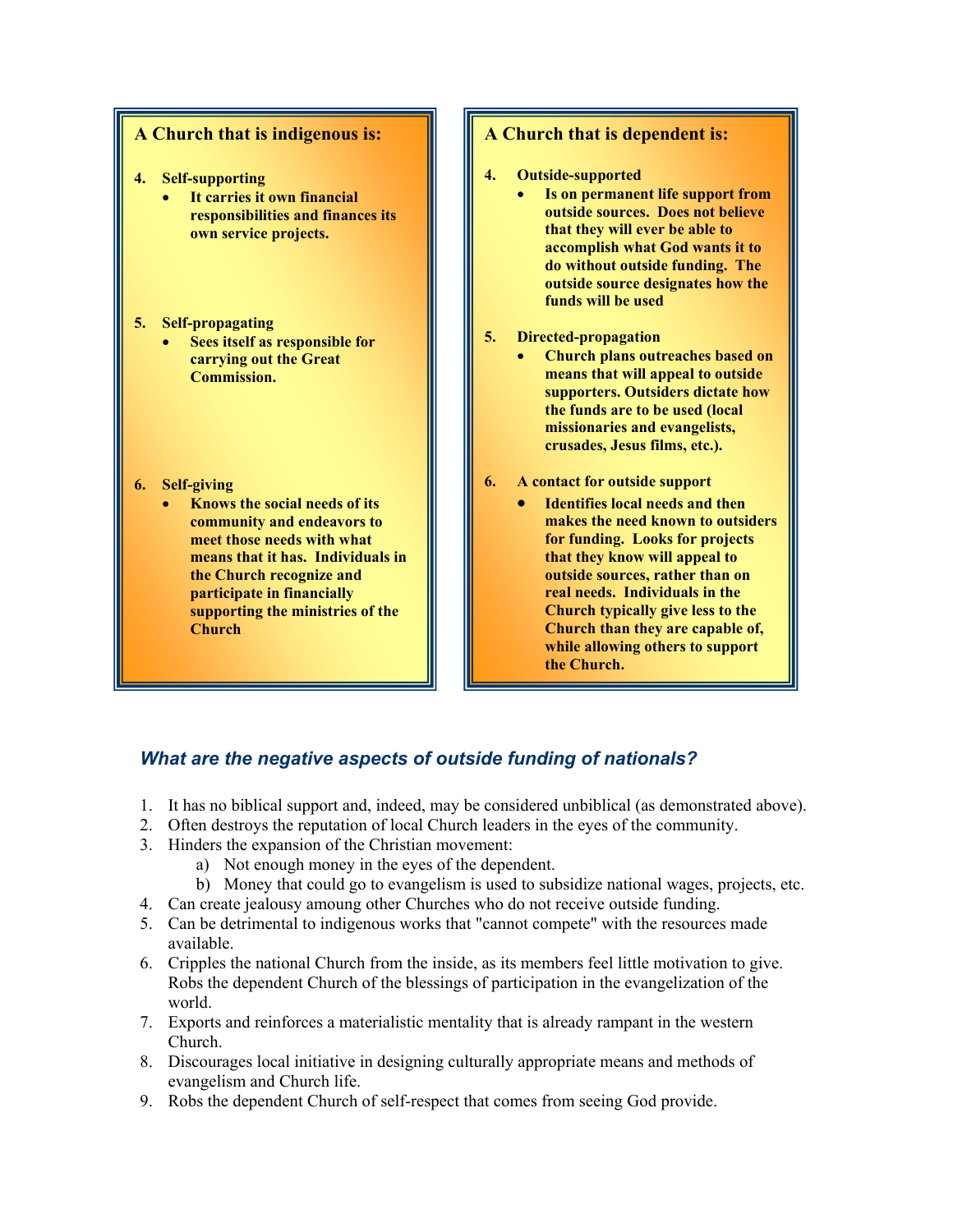- 10. Outside funding may actually contribute to keeping dependent Churches poor.
- 11. Outside funding is not a reproducible methodology.
- 12. Sends the message that the spread of the gospel is dependent upon paid professionals.
- 13. Reinforces the thought in a society that Christianity is a foreign religion.
- 14. Creates a mercenary spirit, where workers compete with each other to make contacts with western Christians.
- 15. Bypasses local Church accountability. The donor calls the shots. And national workers whose salaries are paid for from abroad cannot be held accountable by local Church leaders who have no input in his support.
- 16. The support of national pastors has been demonstrated to actually hinder or even halt Church growth.

### How is dependency created?

- 1. Usually through good intentions. North Americans have a great desire to "do something." This orientation emphasis often results in the development of dependency. Without a proper understanding of how to help, we end up doing things that nationals could do for themselves or which we think would be necessary should we live in their society. Guilt over our own prosperity causes us to try to give national Churches what we have or what we think is essential. Our penchant for helping the "poor benighted natives" causes us to give without thinking through the long-term consequences of our help. Our obsession with cleanliness and shelter causes us to solve problems that, within a society, may not be perceived as being priorities.
- 2. Western missions, by their example in the past, often convinced nationals that all pastors, missionaries and evangelists should be paid professionals and often paid them out of their mission funds. Once started, this cycle is very hard to break.
- 3. Western mission executives promote "partnership" in a form that creates and perpetuates a situation where one partner receives and the other gives. True partnership is reciprocal and may not even include funding.
- 4. The paternalistic attitude that our way is the best way is incipient, despite our attempts to counter it, or that nationals cannot be trusted to ever better their condition.
- 5. The western belief that money can solve almost any problem.
- 6. Our desire to get the "best bang for the buck" makes us think that supporting nationals (who are inevitably cheaper to support) must be a good investment.
- 7. It is easier to raise money for national workers than for projects that are less attractive sounding to donors. The most strategic ministries and projects do not typically lend themselves to easy fund-raising.
- 8. An unwillingness or lack of expertise to do the hard work of developing strategies that can assist those in need and enhance the Church's ability to help itself.
- 9. Busy national leaders, seeing the eagerness of westerners to help and the vast amount of money available, conclude that is easier to raise money from overseas than locally.
- 10. Lack of education on the part of busy mission executives regarding the effects and causes of dependency pushes the issue to the background in the face of administrative and fund raising concerns.

#### How can we avoid creating dependency

1. Never do for others what they can do for themselves.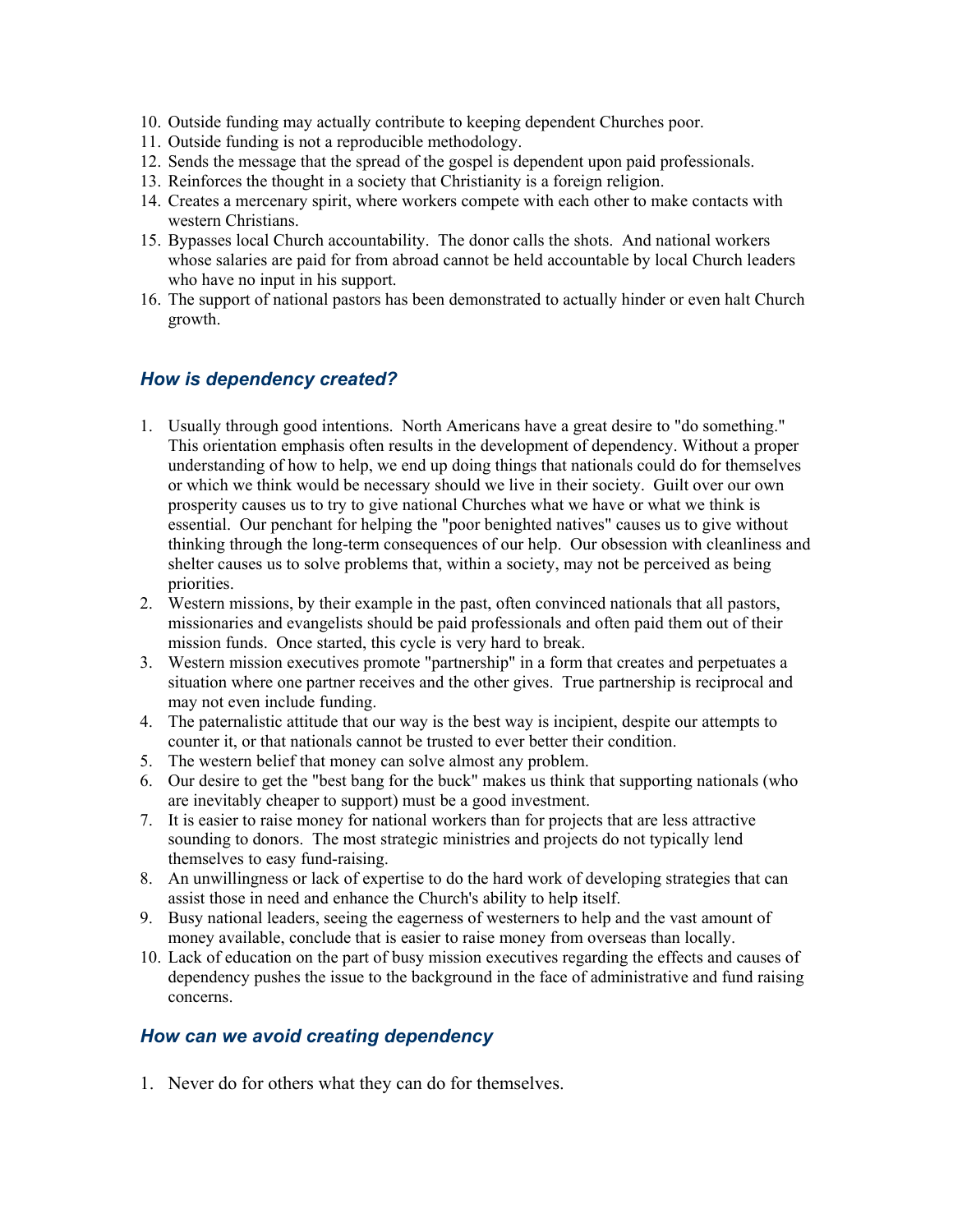- 2. Avoid child sponsorships in areas where God has provided other legitimate mechanisms (e.g. orphanages in places where God has provided the extended family to care for that need).
- 3. Do not send funds to individuals or Church leaders whose income is not known by the people in his/her Church. It is always better to give through a national organization than directly to an individual.
- 4. Be careful about providing scholarships for Church leaders who will be educated out of their own context and away from the reality of life amoung their own people.
- 5. Avoid building Church buildings for people who can build adequate ones for themselves. People can have a Church building equal in quality to the homes they live in.
- 6. Avoid glittering projects that are out of character in the communities in which they are placed.
- 7. Be careful about aid projects that may result in lowering the price of local commodities in a community already struggling to survive economically.
- 8. Don't subsidize literature which lowers its value in the eyes of those who purchase it. Give it a fair market price.
- 9. Invest in ministries that do not have a natural constituency (e.g. radio broadcasts, campus ministries, Bible translation programs), not in Churches that should be developing their own giving constituency.
- 10. Invest in projects that break dependency (e.g. employment creation projects, revolving microloans, literacy projects, education, etc.)
- 11. Do not underwrite 100% of a ministry's need or a project. Seek to include local resources.
- 12. Give resources based only on need.
- 13. Do not finance local pastors and Churches. History has shown conclusively that foreign funding of Church salaries and Churches is a sure way to create dependency and to hinder the growth of the Church.
- 14. Financing national Church planters and missionaries is fraught with difficulties and should be entered into only carefully. Support should be cut off once the Church has been established (50 individuals is usually considered a viable congregation).
- 15. When aid is needed, resources should be sought in as close of geographical proximity as possible.

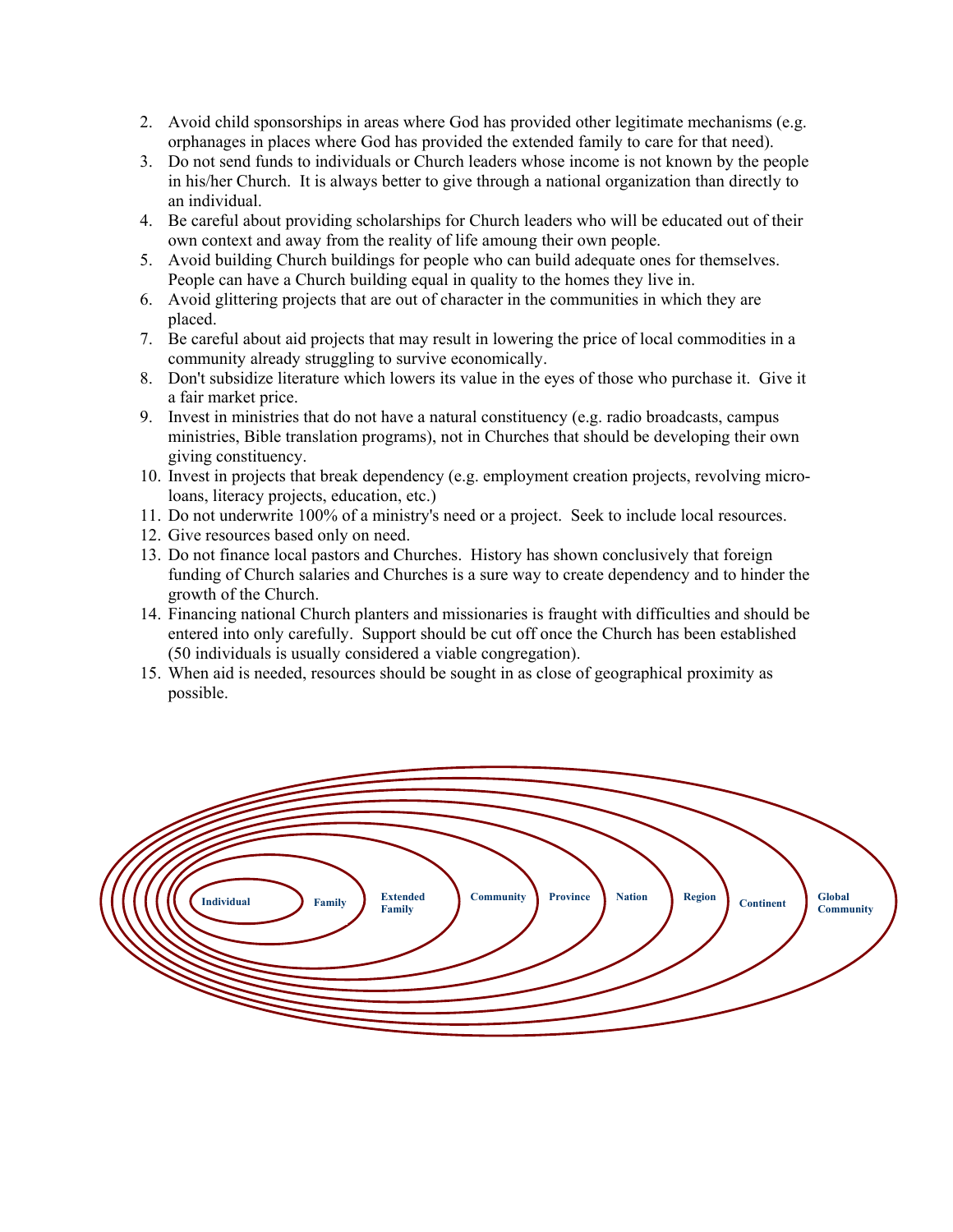# Dependency Questions to Ask When Considering a Project

### A. Partners

- What are we doing for others that they could be doing for themselves?
- Does each of the partners understand their responsibility and role?
- Is this project their idea or ours?
- Is the project one that the people will feel and demonstrate a sense of ownership for?
- Is the project being established out of a false mindset/view that the poor are deficient human beings, needing our goods, our support, our supervision, and our money, to make them whole?
- Will this project lead to a situation where the church is divided into "haves" and "have-nots?"
- Is the project sensitive to or in accordance with local customs?
- Are we paying for something that, biblically speaking, is the local church's responsibility (e.g. pastor's salaries)?
- Is this project taking away from the local church's ability to be completely indigenous?
- Is an accountability structure in place that is understood by all involved?
- How much of our supervision is needed, if any?

## B. Resources/Stewardship

- Does our financial involvement take away the opportunity for the persecuted church in this area to enjoy the joy of giving and trusting God to meet their need?
- Will this project tend to build or break dependency?
- Are we underwriting too much of a ministry's need or a project?
- Is this project sustainable without further outside assistance?
- What local/regional/continental resources are being tapped?
- Might it be possible to empower the local church/indigenous group to be self sufficient instead of giving them an infusion of capital?
- Does the project have the potential of hurting the local economy?
- Could a Christian business be benefited by this project?
- How well is biblical stewardship being taught and demonstrated by the group?
- Does this ministry have a natural constituency? Should local resources be meeting this need?
- Does the project require sending finances instead of what should be flesh and blood involvement?
- Has God provided other legitimate mechanisms in the community to meet this need?
- Will monetary inputs actually lead to a loss of focus by the host group as it gives increasing attention to soliciting money and less attention to the intended work of the group?
- Are resources being sought in as close to geographical proximity as possible to the need?